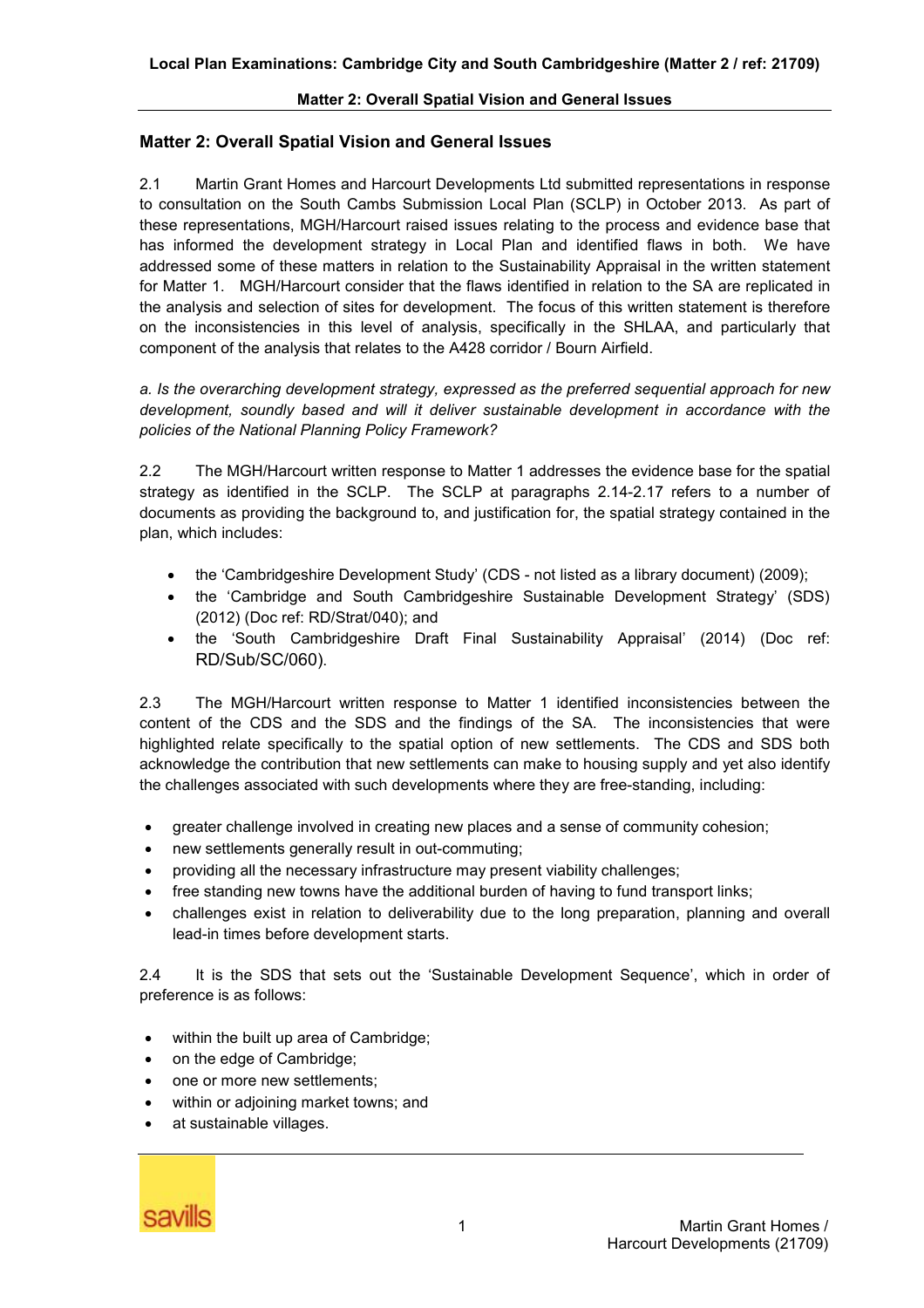2.5 In relation to the third level of the sequence i.e. new settlements, the balance of the analysis contained in SDS, at paragraphs 4.11-4.15, is that there are risks associated with free-standing new settlements, albeit that these can be addressed by having regard to factors such as the location of the new settlement and its proximity to other main urban areas and access to good quality public transport.

2.6 MGH/Harcourt broadly support the 'Sustainable Development Sequence'. However, in order to address the risks associated with free-standing new settlements identified in the SDS, MGH/Harcourt propose that there should be a refinement to the sequence that introduces differentiation in the category of new settlements. The refinement proposed is to identify a preference for new settlements where they represent an expansion of an existing community, either an existing new settlements e.g. Cambourne or other settlements that would provide access to currently available infrastructure and facilities e.g. at Waterbeach.

2.7 This amendment to the 'Sustainable Development Sequence' would address some of the failings that we have identified in relation to the 2014 SA. In the written statement for Matter 1 we identified a number of instances where the 2014 SA is not consistent with the findings of the CDS and SDS, specifically in Part 3, Appendix 4: 'Appraisal of Alternative Packages'. For example in relation to SA Objective 18; 'Will it encourage engagement with community activities?' the analysis states:

'*The assessment of individual sites assumed that larger more focussed developments are more*  likely to be able to deliver a wider range of new services. On this basis packages 1, 2, 4, 5 and 9, *which include new settlements, are more likely to perform well and provide positive support for this sub-objective*.'

2.8 Equally, in relation to SA Objective 19 concerning enhanced competitiveness and providing locally available jobs the analysis states:

'*New settlements would be mixed use developments incorporating provision of employment land, hence the strongly positive performance for the packages providing new settlements (1, 2, 4, 5, 7, 8 and 9) and the less positive performance of package 3, which would not deliver a new settlement*.'

2.9 In both of these extracts, some of the challenges associated with the delivery of freestanding new settlements – those identified by the SDS and CDS – are completely overlooked in the SA. Indeed a wholly different perspective has been taken such that new settlements achieve a positive score when in the SDS and CDS identify potential adverse effects. The proposed amendment to the 'Sustainable Development Sequence' would assist in drawing out these issues and ensure that the SA was undertaken on a consistent basis as the findings of the CDS and SDS.

*b. Is it clear what other strategic options were considered and why they were dismissed?* 

2.10 MGH/Harcourt have no comments in terms of 'strategic' options and consider the matter in relation to site options in response to question c below.

*c. Are the Plans founded on a robust and credible evidence base?* 

2.11 In response to question a), we have set out a critique of the evidence base for the SCLP and identified significant inconsistencies between the CDS and SDS when compared with the

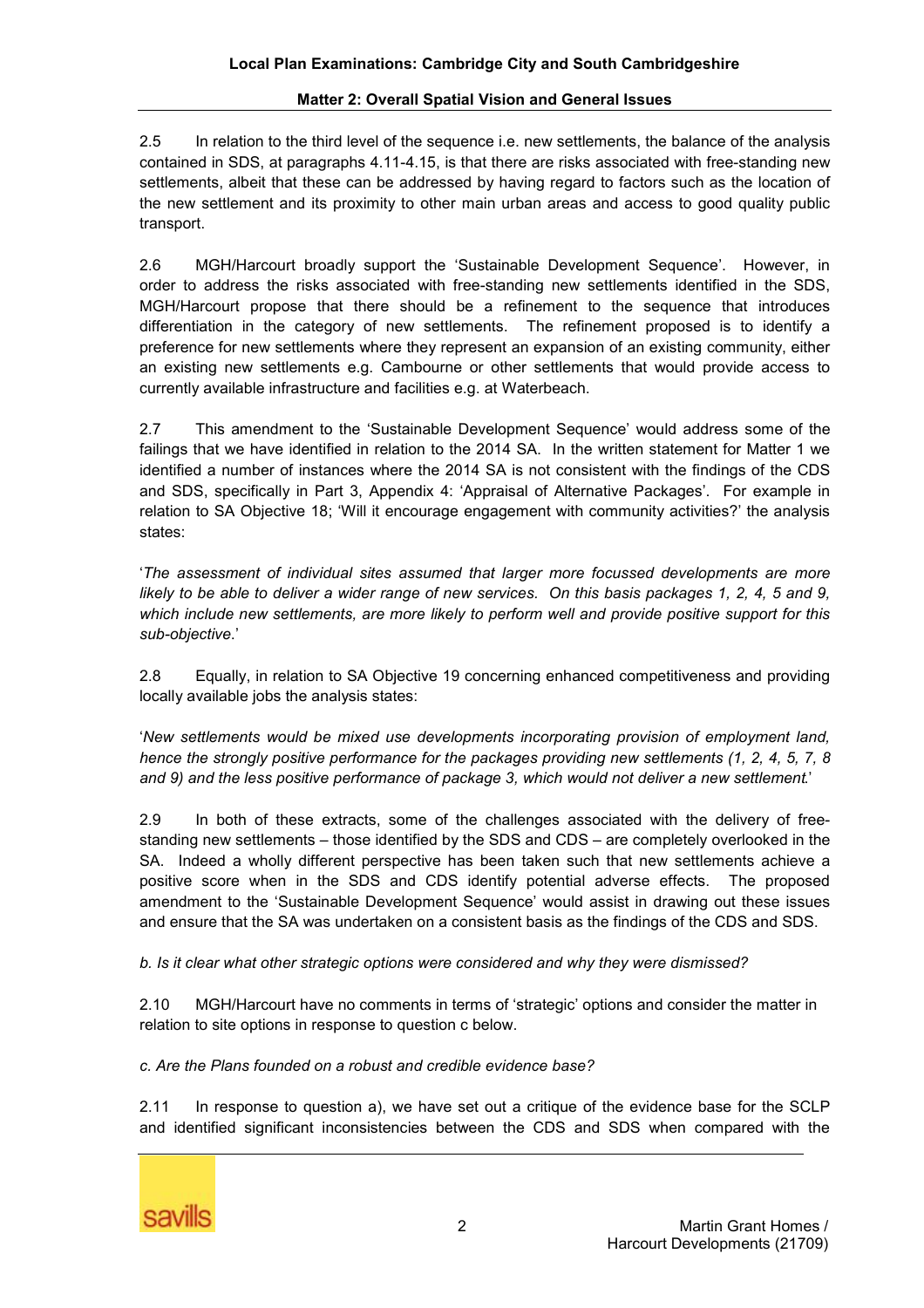analysis contained in the SA. To address some of these inconsistencies we have proposed an amendment to the 'Sustainable Development Sequence'. The identified inconsistencies in the evidence base and the proposed amendment to the Sequence will require that the SA be reviewed and amended accordingly. In addition, the process by which specific sites have been assessed and identified as allocations is also flawed, specifically in relation to the way in which the new settlement sites have been appraised.

2.12 MGH/Harcourt are content that its proposal for land north of Cambourne is appraised alongside other 'new settlement' options in the SHLAA at Appendix 7i. However, the proposition at Cambourne is very different from a 'free-standing' new settlement. The proposals for land north of Cambourne – referred to as 'Harbourne' – have been formulated with the objective of creating a fully integrated extension of the existing community of Cambourne. The proposals are explained in more detail in the document that we submitted in support of the MGH/Harcourt representations, entitled '*Harbourne New Village: delivering a sustainable community'* (which we have submitted to the examination library for reference). The proposal has the objective of creating an overall community of some 10,000 dwellings (including the Cambourne West allocation) and thereby achieving a critical mass that will make the combined community of Cambourne / Harbourne more sustainable.

2.13 Despite this important differentiation in the proposals for Harbourne versus free-standing new settlements being made clear in our earlier representations, this is not apparent in the way the site is assessed in the SHLAA. For any significant development proposal in the A428 corridor the issues of traffic generation and highway capacity are of key importance. In the SHLAA this issue is addressed in the proforma under the heading 'Infrastructure'. In relation to both Bourn Airfield and land north of Cambourne the SHLAA analysis refers to the advice of the Highways Agency and in the second paragraph states:

'... *there is some scope for these large sites to enhance the overall transport sustainability of Cambourne and other local settlements through better integration, with the potential to offset some of the new demand. The capacity to accommodate new development on this corridor is directly related to this scope, which will need to be demonstrated by the promoters.*'

2.14 In relation to land north of Cambourne, technical discussions have taken place between MGH/Harcourt and the County Council as highways authority and, on the basis of those discussions, a technical note was issued by them dated  $2^{nd}$  October 2013 (included in our representations to the Submission Draft LP). The technical note makes a number of points in relation to this key issue of corridor capacity on the A428 and the proposal north of Cambourne:

- · agreement in general terms that increasing the size of Cambourne can improve the level of self containment that occurs within the settlement.
- · locating a P&R with access directly off the old A428 will help intercept traffic from the strategic network before it reaches the existing Madingley Road P&R site and, being located close to the exit junction on the A428, should further encourage use.
- · the proposed P&R may also be used by existing residents of Cambourne.
- an enhanced Citi 4 or a new service would enable the development to be served by bus.

2.15 Taken together these elements of the proposal amount to a strategy that will meaningfully contribute towards mitigating its effects on the A428. It is also a unique set of advantages that the land north of Cambourne has that no other site in the A428 corridor is capable of delivering. However, this is not reflected in the site analysis contained in the SHLAA.